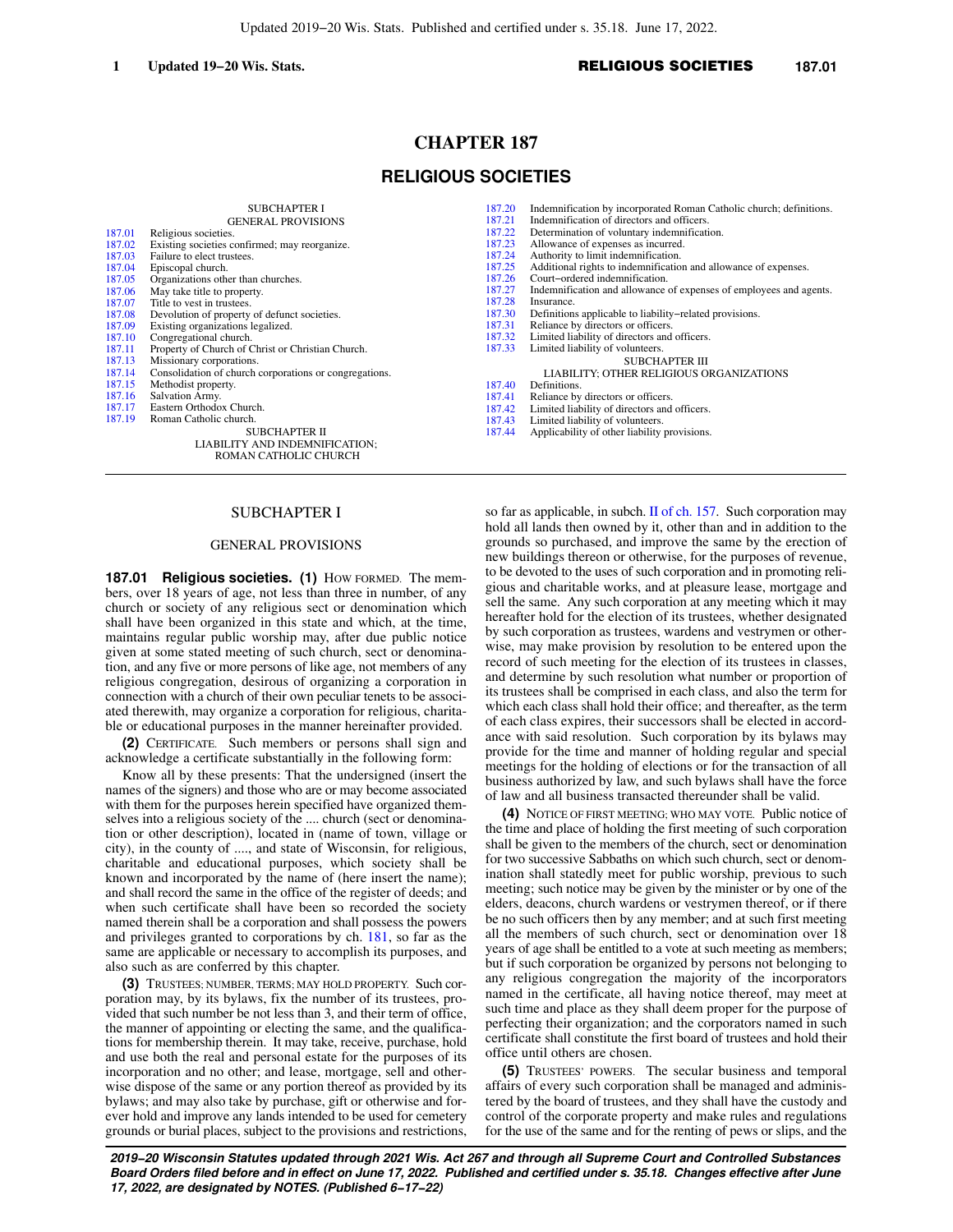### **187.01** RELIGIOUS SOCIETIES **Updated 19−20 Wis. Stats. 2**

care, improvement and management of the cemetery grounds, subject, however, to the corporate bylaws. They shall appoint a clerk or secretary and a treasurer, with power to remove the same, and shall cause accurate records of all their proceedings and of all business meetings of such society to be kept, and they shall be governed in their official acts by the rules of their church, sect or denomination applicable thereto and not inconsistent with the laws of this state or the constitution and bylaws of the society.

**(6)** CHANGE OF CORPORATE NAME. The name of such corporation may be changed at any annual or special meeting, by a majority vote of the members present. Notice that the matter of changing its name will be voted upon at such meeting shall be given as is provided by sub. [\(4\)](https://docs.legis.wisconsin.gov/document/statutes/187.01(4)) for its first meeting and the same persons may vote thereon.

**(7)** AMENDMENT OF ARTICLES. Such corporation may amend its articles of organization or constitution at a regular meeting of said corporation by the majority vote of the members present so that such corporation has the right to merge with and transfer all of its real estate and personal property to another corporation of the same religious denomination. Any other amendments to either the articles of organization or to the constitution of such corporation shall be made in accordance with ss. [181.1002](https://docs.legis.wisconsin.gov/document/statutes/181.1002) to [181.1004.](https://docs.legis.wisconsin.gov/document/statutes/181.1004)

**History:** [1971 c. 213](https://docs.legis.wisconsin.gov/document/acts/1971/213) s. [5;](https://docs.legis.wisconsin.gov/document/acts/1971/213,%20s.%205) [1975 c. 94](https://docs.legis.wisconsin.gov/document/acts/1975/94) s. [91 \(8\);](https://docs.legis.wisconsin.gov/document/acts/1975/94,%20s.%2091) [1985 a. 316](https://docs.legis.wisconsin.gov/document/acts/1985/316) s. [25;](https://docs.legis.wisconsin.gov/document/acts/1985/316,%20s.%2025) [1997 a. 79.](https://docs.legis.wisconsin.gov/document/acts/1997/79) **Cross−reference:** See s. [182.01 \(3\)](https://docs.legis.wisconsin.gov/document/statutes/182.01(3)) for provision that certain corporate documents

may not be filed with secretary of state unless they bear the drafter's name. Ch. 187 applies to incorporated religious organizations. Unincorporated associa-

tions derive their rights largely from common law. Trustees of an unincorporated association are not empowered to speak for the association in legal actions without licensed legal counsel. Life Science Church v. Shawano County, [221 Wis. 2d 331](https://docs.legis.wisconsin.gov/document/courts/221%20Wis.%202d%20331), [585 N.W.2d 625](https://docs.legis.wisconsin.gov/document/courts/585%20N.W.2d%20625) (Ct. App. 1998), [98−0694](https://docs.legis.wisconsin.gov/document/wicourtofappeals/98-0694).

Religious societies incorporated under ch. 187 are "persons" within the meaning of s. 32.19 and are entitled to benefits if they otherwise qualify. 63 Atty. Gen. 578.

**187.02 Existing societies confirmed; may reorganize.** Every existing church, congregation or religious society heretofore incorporated is hereby established and confirmed and shall continue to be governed by the statutes now applicable thereto, notwithstanding the same are repealed by this statute, in the same manner as if not so repealed, until organized under this chapter; and every such church, congregation and society may, by five or more of its members thereunto duly authorized by and acting for all its members at the time, become a corporation under this chapter by making and recording the certificate provided herein, with an additional statement therein of the name by which such society and the corporation connected with it has before that time been known and called and that such society and corporation are reorganized under this chapter; but such reorganization shall not work a change of the ecclesiastical connection of any such society.

**187.03 Failure to elect trustees.** No failure to elect trustees at the proper time shall work a dissolution of any corporation formed under this chapter, and those once elected shall hold their offices until their successors are elected. In case of the dissolution of any such corporation the same may be reincorporated under the provisions of this chapter at any time within six years after such dissolution; and thereupon all the estate, real and personal, formerly belonging to the same and not lawfully disposed of shall vest in such corporation as if there had been no such dissolution.

**187.04 Episcopal church.** The rectors, wardens and vestry being the trustees of each Episcopal church may be chosen at such times and in such manner as may be in conformity with the rules and usages thereof. Each such church heretofore or hereafter incorporated may take by purchase, devise, gift or otherwise and may forever hold any lands intended to be used for cemetery grounds or burial purposes, subject to the provisions and restrictions of subch. [II of ch. 157](https://docs.legis.wisconsin.gov/document/statutes/subch.%20II%20of%20ch.%20157); and any such church, by its trustees, officers or agents, who shall hold the temporalities thereof, may convey them with or without consideration to the trustees of the funds and property of the Episcopal church, however called, acting within this state, to be held, sold or conveyed according to the direction of the diocesan convention or council of the Episcopal church in this state; provided, however, that the trustees, the rector, wardens and vestry of St. Paul's Episcopal church of the city of Milwaukee and each and every one of them are hereby forbidden to sell, convey or in any manner transfer Forest Home cemetery in the city of Milwaukee or any part thereof to any person or persons except in the normal course of cemetery operations or in pursuance of an order of some court having jurisdiction thereof, made upon due notice granting leave to convey the same.

**History:** [1985 a. 316](https://docs.legis.wisconsin.gov/document/acts/1985/316) s. [25;](https://docs.legis.wisconsin.gov/document/acts/1985/316,%20s.%2025) [1989 a. 307](https://docs.legis.wisconsin.gov/document/acts/1989/307).

**187.05 Organizations other than churches. (1)** TRUST-EES; TERMS; PURPOSES. Any diocesan council or convention, conference, synod or other body of authorized representatives of any church or religious denomination or association or congregation thereof may elect any number of trustees, not less than three, to be incorporated; and when a certificate shall have been made and signed by the presiding officer and countersigned by the secretary of the body by which they were elected, stating that such persons, naming them, were elected trustees, the name of the body by whom elected, the corporate name by which such trustees are to be known, the term for which they are to hold their offices, and the purposes for which it is desired to incorporate them, and filed with the department of financial institutions, the persons named in such certificate as trustees and their successors in office shall be a body corporate for the purposes mentioned in such certificate and for such purposes, and no other, shall have the usual powers of a corporation; and the members of such corporation shall hold their positions for such term as the body electing them shall determine and until their successors are duly elected. Upon the receipt of such certificate, the department of financial institutions shall issue a certificate of incorporation. But any diocesan council or convention, conference, synod or other body composed of or divided into district synods or other units may provide in its constitution for the election of one or more of its trustees by one or more of such district synods or other units or that one or more of its trustees shall be elected by said diocesan council or convention, conference, synod or other body from one or more of such district synods or other units.

**(2)** BODY CORPORATE TO HOLD TITLE. When any diocesan council, convention or conference or any synod or other body of authorized representatives of any church, or religious denomination, shall have elected trustees and such trustees shall have become a body corporate as provided in sub. [\(1\)](https://docs.legis.wisconsin.gov/document/statutes/187.05(1)), the title to all moneys and to all property, real, personal and mixed, and to all legacies and bequests that shall be given, granted, devised or bequeathed to or be purchased by such diocesan council, convention, conference, synod or other body of authorized representatives of any church or religious denomination, shall vest in the body corporate, formed by such trustees and shall be used, managed and conveyed by such corporation under the direction of and for such uses and purposes and to the extent and under such restrictions and limitations as may from time to time be prescribed by such diocesan council, convention, conference, synod or other body of authorized representatives of such church or religious denomination.

**(3)** INCORPORATION OF DENOMINATIONAL BODIES; DECLARATION BY MEMBERS; POWERS; REORGANIZATION. (a) Any denominational body mentioned in sub. [\(1\)](https://docs.legis.wisconsin.gov/document/statutes/187.05(1)) having a constitution (or other instrument of organization), in writing, at any stated meeting may vote to become a corporation and designate any of its members of adult age, not less than 10 in number, to make, acknowledge and file with the department of financial institutions a certificate substantially in the following form:

Know all by these presents: That the undersigned (insert the names of the signers) members of the denominational body herein named, by vote of such body taken at its .... meeting, held on the .... day of ...., .... (year), at ...., Wisconsin, and all others who now are or hereafter may become associated with them in said body, for the purpose of forming a corporation under the laws of Wisconsin, declare: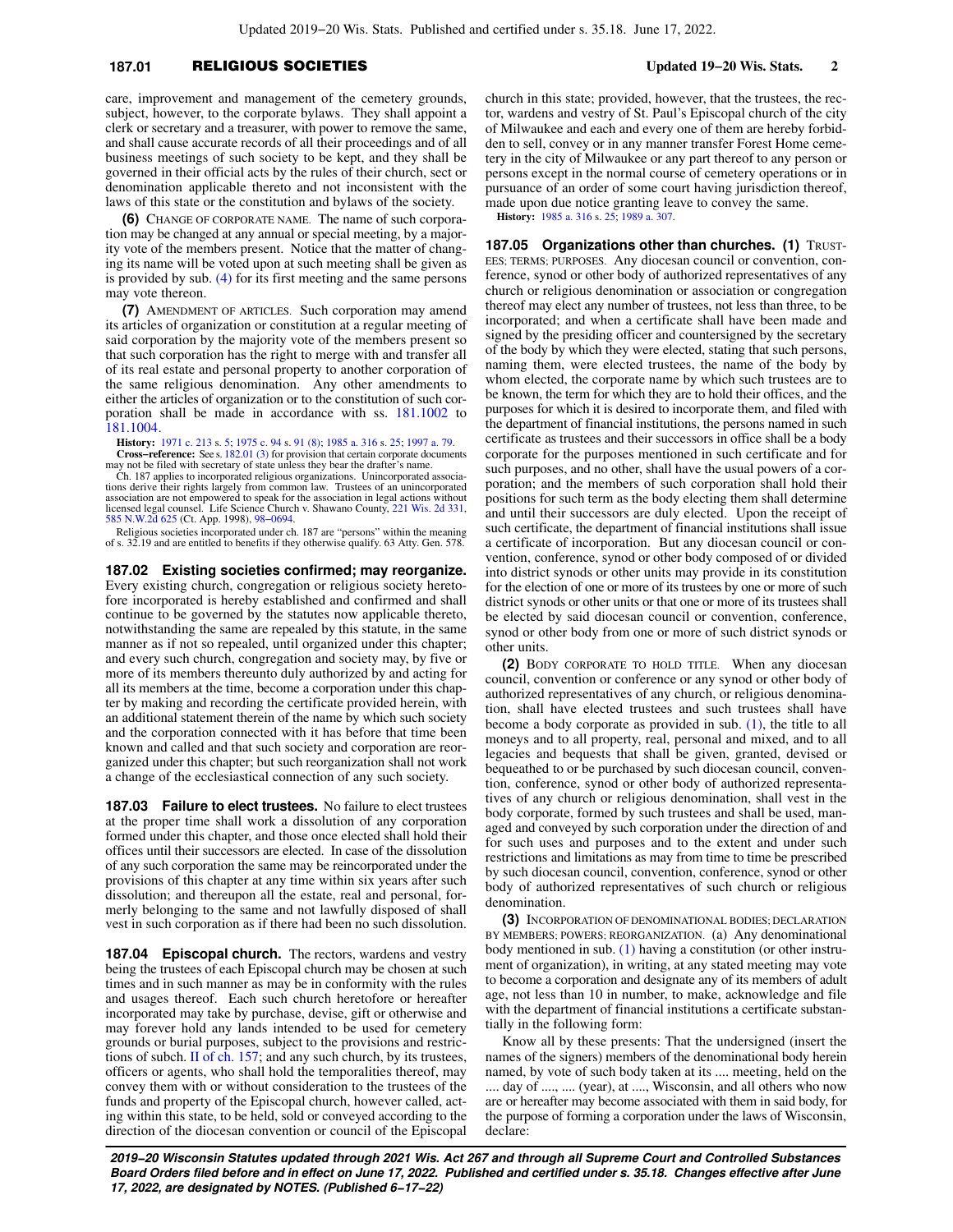1. The name of such organization shall be (here insert the proper name).

2. The principal office of the corporation shall be at (here insert the name of the place).

3. The membership, officers and directors of the corporation are as set forth in its constitution (or other written instrument of organization) hereto attached.

4. The corporation may amend its constitution (or other written instrument of organization) as therein provided, and file with the department of financial institutions a certificate thereof duly acknowledged.

5. Any affiliated corporation of the denomination may become a member of the corporation in the manner provided in its constitution (or other written instrument of organization).

(Signatures.)

(Certificate of acknowledgment.)

(b) Such corporation may take by gift or purchase for the purposes for which it exists, any real or personal estate.

(c) Such corporation shall have the power and privileges and exercise the rights and be subject to the obligations imposed upon corporations organized under general law.

(d) Any such denominational body having incorporated and elected trustees under sub. [\(1\)](https://docs.legis.wisconsin.gov/document/statutes/187.05(1)) may reorganize under this section and accept from its trustees a conveyance of any real estate and proper transfer of any other property.

**History:** [1975 c. 94](https://docs.legis.wisconsin.gov/document/acts/1975/94) s. [91 \(8\);](https://docs.legis.wisconsin.gov/document/acts/1975/94,%20s.%2091) [1995 a. 27;](https://docs.legis.wisconsin.gov/document/acts/1995/27) [1997 a. 250.](https://docs.legis.wisconsin.gov/document/acts/1997/250)

**187.06 May take title to property.** Every such corporation may be empowered by the body electing them to take and hold the title to church property, both real and personal, of the church and religious denomination for which it is created, which is used or designated to be used for missionary or other proper purposes of such church or religious denomination and not specially used for the purposes of any local religious society incorporated under the laws of this state; and to use, manage and convey the same to the extent and under such restrictions and limitations as may be prescribed by the proper ecclesiastical authority of their church or religious denomination.

**187.07 Title to vest in trustees. (1)** All lands, tenements and hereditaments that have been or may hereafter be lawfully conveyed by demise, gift, grant, purchase or otherwise to any persons as trustees, in trust for the use of any religious society organized or which may be hereafter organized within this state either for a meeting house, burying ground or for the residence of a preacher, shall, with the improvements, vest in the trustees of such religious society as fully as if originally conveyed to them, and shall be held by them and their successors in trust for such society.

**(2)** And all conveyances heretofore or hereafter made to any person or persons, intended to be in trust for, or for the benefit of, any such society, shall be deemed to vest the said real estate in such society, whether such person or persons be denominated therein as trustees or not.

**187.08 Devolution of property of defunct societies.** If any such society, organized under ss. [187.01](https://docs.legis.wisconsin.gov/document/statutes/187.01) to [187.07](https://docs.legis.wisconsin.gov/document/statutes/187.07), owning any real estate in this state, shall be or become dissolved by removal, withdrawal or death of its members, so that there is no acting organization thereof for a period of six years, or by the majority vote of the members present at a regular meeting of said corporation, elect to transfer all of its real estate and personal property to a corporation of the same religious denomination, and there shall be within this state a corporation of the same religious denomination organized as provided in s. [187.05 \(1\)](https://docs.legis.wisconsin.gov/document/statutes/187.05(1)), the title to such real estate so owned by such defunct society shall be vested in such corporation of the same religious denomination next higher in authority in such denomination.

**187.09 Existing organizations legalized.** Every religious or religious educational and charitable society organized or attempted to be organized under ch. [47,](https://docs.legis.wisconsin.gov/document/statutes/1849/ch.%2047) Revised Statutes of 1849, or ch. [66](https://docs.legis.wisconsin.gov/document/statutes/1858/ch.%2066), Revised Statutes of 1858, or ch. [91](https://docs.legis.wisconsin.gov/document/statutes/1878/ch.%2091), Revised Statutes of 1878, and the acts amendatory thereof, by filing or recording a certificate of the election of trustees or a certificate of organization designating the name of the church or society with the register of deeds of the proper county, and which, since such filing or recording, has acted as a religious or a religious educational and charitable corporation in pursuance thereof, shall be deemed to be legally incorporated and shall have all the powers and be subject to all the liabilities of religious corporations under the provisions of this chapter. Nothing herein contained shall be construed to affect any action or proceeding pending by or against any such corporation on April 19, 1895.

**History:** [1993 a. 301.](https://docs.legis.wisconsin.gov/document/acts/1993/301)

**187.10 Congregational church. (1) INCORPORATION. The** adult members, not less than three in number, of any Congregational church, known as such in both government and name, which shall have been organized in this state and which at the time maintains regular public worship, may after due public notice given at some stated meeting of such church, organize a corporation for religious, charitable or educational purposes in the manner hereinafter provided.

**(2)** CERTIFICATE. Such members shall sign and acknowledge, before some officer authorized to take acknowledgments of deeds in the county where such church is organized, a certificate substantially in the following form:

Know all by these presents: That the undersigned (insert the names of signers), and those who are or who may become associated with them for the purposes herein specified, have organized themselves into a church, located in (name of town, city or village), in the county of ...., and state of Wisconsin, for religious, charitable and educational purposes, which shall be known and incorporated by the name of (here insert the name).

And they shall record the same in the office of the register of deeds of such county, and when such record is made the church named therein shall be a corporation and possess the powers and privileges granted to corporations by ch. [181,](https://docs.legis.wisconsin.gov/document/statutes/ch.%20181) so far as the same are applicable or necessary to accomplish its purposes, and also such as are conferred by this section.

**(3)** RULES. Such corporation may, by its constitution and bylaws, fix the terms and qualifications of membership and office therein, provide rules for the government of the church and its officers and fix the number of its trustees, which shall be not less than 3, their term of office and the manner of appointing or electing the same.

**(4)** PROPERTY, DEED, ETC. Such corporation may also take, receive, purchase, hold and use both real and personal estate for the purposes for which it has been incorporated and no other; and may lease, mortgage, sell and otherwise dispose of the same or any portion thereof in the manner provided by its rules and bylaws and may also take by purchase, gift or otherwise and forever hold and improve any lands intended to be used for cemetery grounds or burial places, subject to the provisions and restrictions, so far as applicable, in subch. [II of ch. 157](https://docs.legis.wisconsin.gov/document/statutes/subch.%20II%20of%20ch.%20157).

**(5)** TRUSTEES' POWERS. The secular business and temporal affairs of such corporation shall be administered by the board of trustees, which shall have the custody and management of the corporate property and be governed in its official acts by the rules of the corporation applicable thereto and not inconsistent with this chapter. Any such corporation may change its corporate name and adopt any other. Such change may be made at either a regular annual meeting thereof or at a special meeting called for that purpose, by resolution adopted by a majority of the members thereof and spread upon its records. A certificate, duly signed and acknowledged by the secretary and the presiding officer of such corporation, containing a copy of such resolution and showing the name adopted, shall be filed and recorded at the same place and in the same manner as the original certificate of incorporation. Such corporation shall, from and after the filing of such certificate,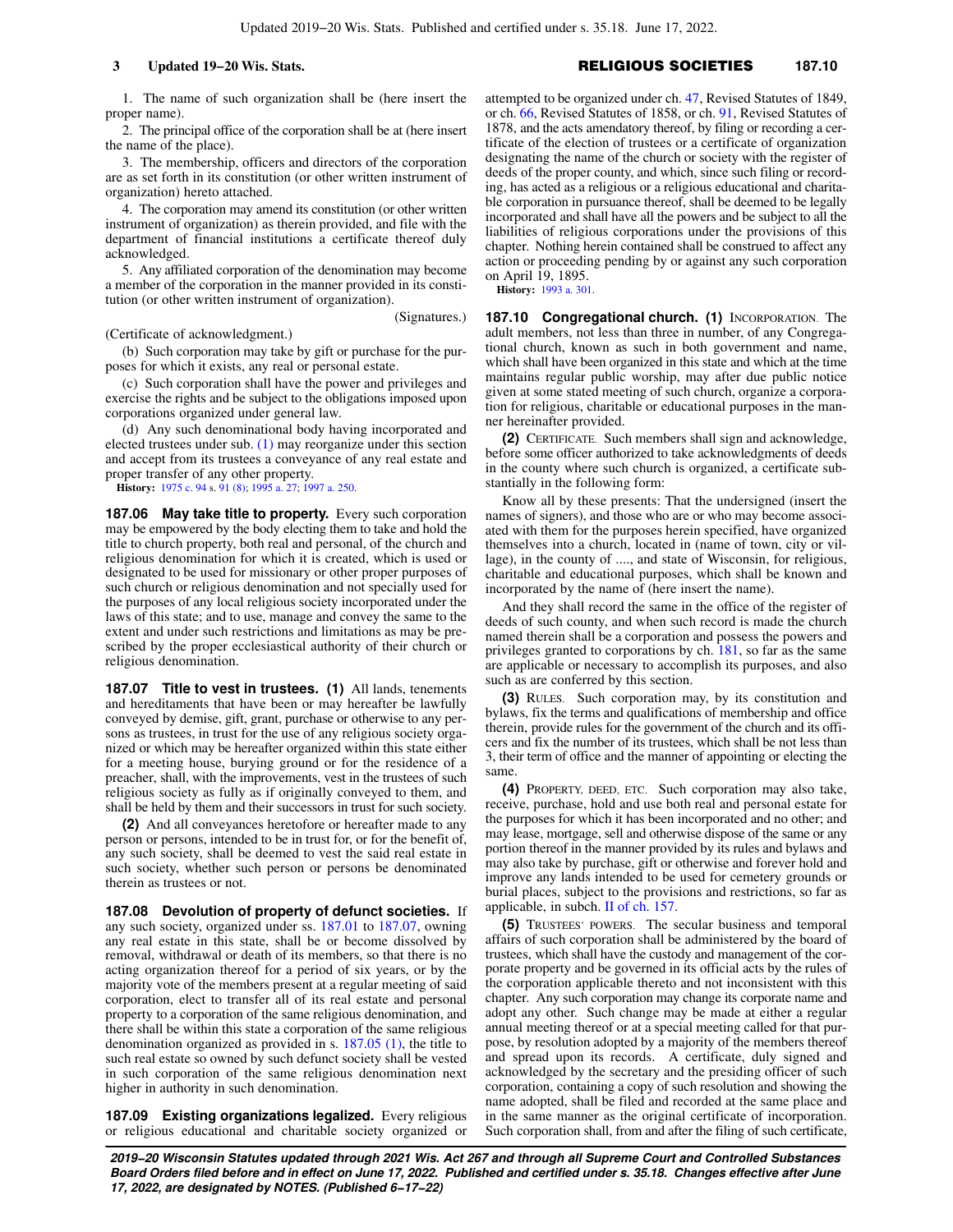### **187.10** RELIGIOUS SOCIETIES **Updated 19−20 Wis. Stats. 4**

be known by the name so adopted. The register of deeds shall note on the margin of the record of the original articles such change of name, together with the book and page where the certificate herein provided for is recorded.

**(6)** REORGANIZATION; FAILURE TO MAKE NOT TO DISSOLVE. Every existing religious society of any Congregational church, known as such in both government and name, whose board of trustees have heretofore been incorporated under the laws of this state may, by five or more of its members, including in every case all the members at the time acting as trustees, thereunto duly authorized by and acting for the society, become a corporation under this chapter by making and recording the certificate provided for herein, with an additional statement therein of the name by which such society and the corporation connected with it has before that time been known and called, and that such society and corporation are reorganized under this section; but such reorganization shall not work a change of the ecclesiastical connection of any such society. If any such society or corporation shall fail to become reorganized as herein provided such failure shall not work its dissolution; and the board of trustees heretofore incorporated, not less than three nor more than nine in number, shall hereafter be appointed or elected according to the rules of the society with which they are connected, be governed by the provisions of said sections which relate to the duties of trustees, and have all the powers and be subject to all the liabilities of religious corporations thereunder.

**(7)** FAILURE TO ELECT TRUSTEES. No failure to elect trustees at the proper time shall work a dissolution of any such corporation, and those once elected shall hold their offices until their successors are elected. In case of the dissolution of any such corporation the same may be reincorporated under the provisions of this section, at any time within six years after such dissolution; and thereupon all the real and personal estate formerly belonging to the same and not lawfully disposed of shall vest in such corporation as if there had been no such dissolution.

**(8)** PROPERTY, TITLE OF, TO VEST IN WHOM. All lands, tenements and hereditaments that have been or may hereafter be lawfully conveyed by demise, gift, grant, purchase or otherwise to any persons or trustees in trust for the use of any religious society organized or which may hereafter be organized within this state, either for a meeting house, burying ground or parsonage shall, with the improvements, vest in such church when incorporated under the provisions of this section, as fully as if originally conveyed to it; and in case the society has not been so reincorporated shall vest in its trustees and be held by them and their successors in trust for it.

**(9)** DEVOLUTION OF PROPERTY OF DEFUNCT CHURCHES. Whenever any local Congregational church shall become defunct or be dissolved, the property thereof shall vest in the Wisconsin Congregational Association, the state organization of said denomination. Any local Congregational church shall be deemed defunct within the meaning of this section when it shall have ceased to maintain at least one regular service per month for a period of two years.

**(10)** EXCEPTION AND PROVISO. The societies of any Congregational church, known as such in both government and name, herein provided for, shall be exempt from the provisions of this chapter, except such as are contained in this section; provided, that the trustees of the funds and property of any church or religious denomination duly elected by any council, convention, conference, synod or other body of authorized representatives of any such church or religious denomination, and otherwise qualified as provided by law, and their successors in office are hereby declared to be a good and sufficient corporation, duly organized and fully formed, constituted and empowered to receive and hold any lands, tenements and hereditaments that may be conveyed to it by demise, gift, grant, purchase or otherwise by or from any person, persons, trustees or corporation in trust for a church, meeting house, parsonage, rectory, school or hospital, or for the other uses and purposes of any such church or denomination, and any property so conveyed with the improvements, appurtenances and conditions thereto annexed shall be held by such trustees and their successors in office, when such conveyance shall have been approved by the council, convention or synod represented by said trustees, exclusively for the purposes of such trust as specified and declared in the conveyance thereof and subject to all the conditions of said conveyance.

**History:** [1975 c. 94](https://docs.legis.wisconsin.gov/document/acts/1975/94) s. [91 \(8\)](https://docs.legis.wisconsin.gov/document/acts/1975/94,%20s.%2091); [1985 a. 316](https://docs.legis.wisconsin.gov/document/acts/1985/316) s. [25.](https://docs.legis.wisconsin.gov/document/acts/1985/316,%20s.%2025)

**187.11 Property of Church of Christ or Christian Church.** Whenever any local religious society of the denomination known as the Church of Christ or the Christian Church, which accepts the Wisconsin Christian Missionary Association as its missionary organization becomes defunct or is dissolved, the property thereof shall vest in the Wisconsin Christian Missionary Association, the state institution of said denomination, and if within 3 years from the date when such local society becomes defunct or is dissolved it is reincorporated in the manner pre-scribed in s. [187.01,](https://docs.legis.wisconsin.gov/document/statutes/187.01) the said property so belonging to such defunct or dissolved local corporation at the time of its dissolution shall vest in such new corporation. Any local religious society shall be deemed defunct within the meaning of this section when it shall have ceased to maintain at least one regular service per month for a period of 2 years. Section [187.03](https://docs.legis.wisconsin.gov/document/statutes/187.03) shall not apply to or affect religious societies of the denomination known as the Church of Christ or the Christian Church.

**187.13 Missionary corporations. (1) INCORPORATION. (a)** Any 10 persons, over 18 years of age, who are members of churches of any religious sect or denomination, which churches have been or may hereafter be incorporated under the laws of this state and maintain regular public worship, may organize a corporation for religious missionary purposes in the manner herein provided. They shall sign and acknowledge before some officer authorized by law to take acknowledgments of deeds a certificate substantially in the following form:

Know all by these presents: That the undersigned (here insert the names of the signers), members of churches organized and incorporated under the laws of Wisconsin and now maintaining regular public worship, and all other persons who are or may become associated with them for the purposes herein specified have organized themselves into a religious society to be located in (here insert the name of town, city or village), in the county of ...., in the state of Wisconsin, for religious missionary purposes, which society shall be known and incorporated by the name of (here insert the name). And each such person so signing such certificate shall add or cause to be added immediately after the person's signature the following: Member of this (denomination) church, at (here insert town, village or city), in .... county, Wisconsin, or other words particularly designating the church of which the person is such member.

(b) Such certificate shall be recorded in the office of the register of deeds of such county, and when so recorded the society named therein shall be a corporation and shall possess the powers and privileges granted to corporations by ch. [181](https://docs.legis.wisconsin.gov/document/statutes/ch.%20181) so far as the same are applicable or necessary to accomplish its purposes, and also such as are conferred by this subsection and subs. [\(2\)](https://docs.legis.wisconsin.gov/document/statutes/187.13(2)) and [\(3\).](https://docs.legis.wisconsin.gov/document/statutes/187.13(3))

**(2)** OFFICERS; RULES; PROPERTY. Such corporation may, by its constitution and bylaws, fix the terms and qualifications of membership and office therein, provide rules for the government of the society and its officers, and fix the number of its trustees, not less than three nor more than nine, their terms of office and the manner of appointing or electing the same. It may take and receive by gift, grant, purchase or otherwise and hold and use both real and personal estate for the purposes for which it has been incorporated and no other; and may lease, mortgage, sell and otherwise dispose of the same or any portion thereof at pleasure.

**(3)** POWERS. The secular business and temporal affairs of such corporation shall be administered by the board of trustees. It shall appoint a clerk or secretary and a treasurer, with power to remove the same, and shall cause accurate records of all its proceedings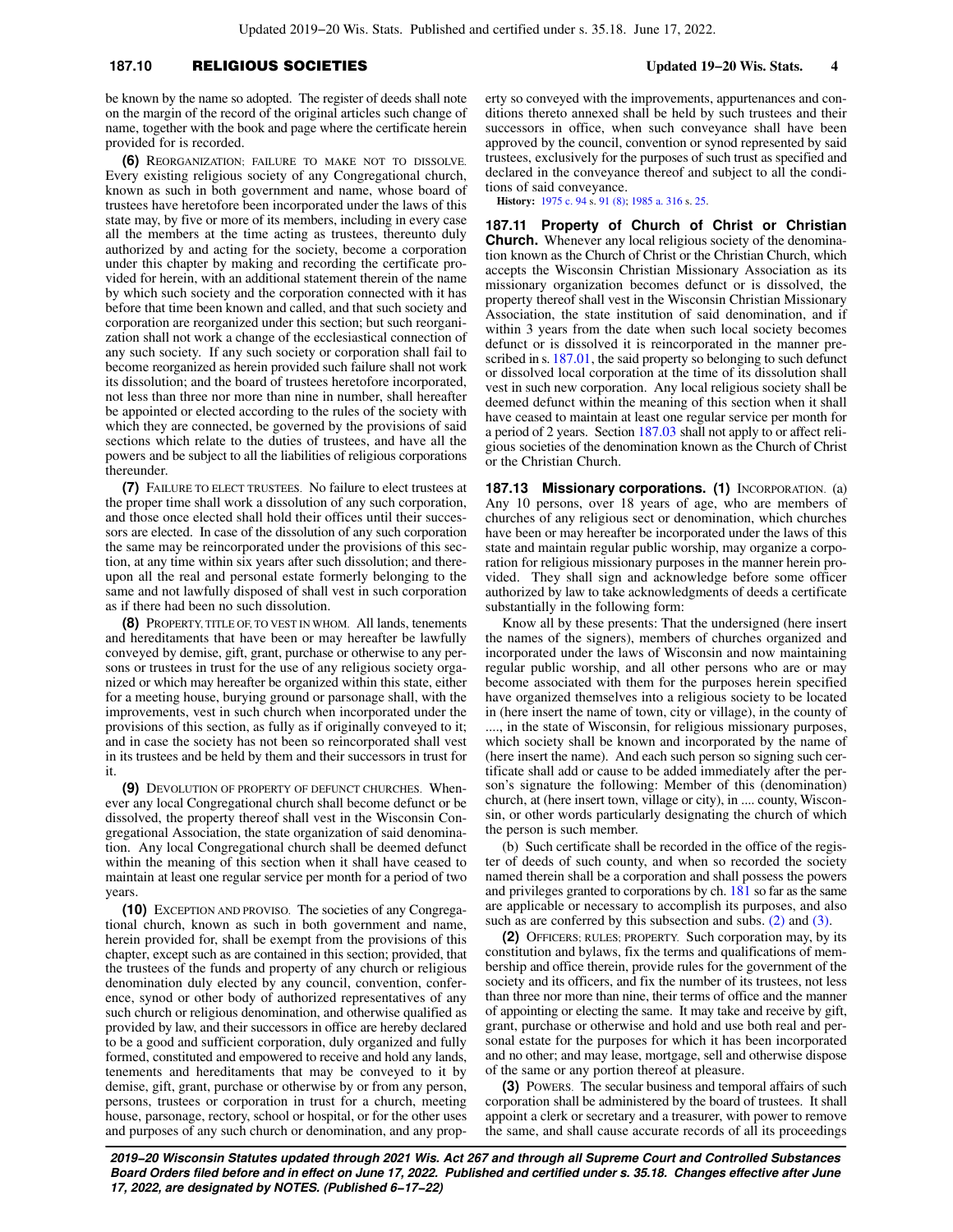and of all business of such society to be kept, and such board of trustees shall have the custody and management of the corporate property and be governed in its official acts by the rules of the society applicable thereto, and not inconsistent with the laws of this state; and it may adopt and have a corporate seal and alter the same at pleasure. No failure to elect trustees at the proper time shall work a dissolution of any such corporation and those once elected shall hold their offices until their successors are elected. The signers of such certificates shall constitute the first board of trustees or directors, and in like manner shall hold their offices until their successors are elected.

**History:** [1971 c. 213](https://docs.legis.wisconsin.gov/document/acts/1971/213) s. [5;](https://docs.legis.wisconsin.gov/document/acts/1971/213,%20s.%205) [1975 c. 94](https://docs.legis.wisconsin.gov/document/acts/1975/94) s. [91 \(8\);](https://docs.legis.wisconsin.gov/document/acts/1975/94,%20s.%2091) [1975 c. 199.](https://docs.legis.wisconsin.gov/document/acts/1975/199)

**187.14 Consolidation of church corporations or congregations. (1)** Whenever the members of two or more incorporated religious societies of the same church, sect, denomination or ecclesiastical connection shall desire to consolidate said societies, such consolidation may be effected in the following manner:

**(2)** Every such incorporated society shall first of all submit to the members thereof, at any regular meeting or at any special meeting called for that purpose pursuant to the provisions of its charter, articles of incorporation and bylaws, the question of whether or not such society shall consolidate with any one or more other societies with which it is proposed to consolidate. If a majority voting at such meeting shall be opposed to such consolidation, then the said society shall have no authority to consolidate until such later date as a majority may be in favor thereof; but in case a majority voting at any such meeting of any such society shall favor consolidation with any one or more other societies of the same church, sect, denomination or ecclesiastical connection, then such consolidation shall proceed as hereinafter prescribed.

**(3)** The members present at any such meeting shall determine by resolution with what other society, or societies, a consolidation is to be effected.

**(4)** The members present at any such meeting of any such society after a resolution has been adopted to consolidate with one or more other societies as herein provided, shall choose from its members three representatives to be known as "joint commissioners" to meet with a similar number of such "joint commissioners" from any other society, or societies, with which it is proposed to consolidate, and such "joint commissioners" shall have the following powers and perform the following duties:

(a) Said joint commissioners, or a majority of them, shall have the power to decide by what corporate name the consolidated society shall be known;

(b) Said joint commissioners, or a majority of them, may make, sign and acknowledge a certificate of consolidation, which certificate may be substantially as follows:

Know all by these presents: That the undersigned, duly appointed joint commissioners of .... of ...., Wisconsin, and .... of ...., Wisconsin, to effect a consolidation of said incorporated religious societies, do hereby certify that, pursuant to the authority in us vested, we have consolidated and do hereby consolidate the above named .... of ...., Wisconsin, and .... of ...., Wisconsin, into one religious society of the .... (church, sect, denomination or other description), located in the .... of ...., county of ...., and state of Wisconsin, which consolidated society shall be known and incorporated by the name of ....

In witness whereof, we have hereunto set our hands and seals this .... day of ...., .... (year)

(Acknowledged)

#### (Signed) .... (Seal)

(c) The certificate, together with a certified copy of the resolution from each society authorizing the consolidation, shall be recorded in the office of the register of deeds of the county in which the newly consolidated society is located. When so recorded, the consolidated society shall be an incorporated religious society under and by virtue of the laws of this state and shall have all the powers and be subject to all the obligations of religious societies as prescribed by this chapter.

**(5)** Said joint commissioners shall, as soon as practicable after such consolidation, call a meeting of all the members of the consolidated society at which meeting said consolidated society shall adopt whatever bylaws may be necessary and elect all necessary officers and transact any other business necessary or proper for the new corporation. Until such officers have been elected, said joint commissioners shall be the governing board of said consolidated society, and shall have the power to do anything necessary or proper to fully effect the consolidation or anything immediately necessary for the good of said society.

**(6)** When the incorporation of a consolidated society is completed as provided in this section, the consolidated society is vested with all the temporalities and property, real or personal, of the constituent societies. Any gifts, grants, devises, or bequests accruing to either of the former societies after the completion of the incorporation of the consolidated society, or to the consolidated society, by whatever name designated, are valid and shall pass to and vest in the consolidated society. No gift, grant, devise, or bequest given to either one of the former societies shall fail, but instead the consolidated society shall take the gift, grant, devise, or bequest as either of the former societies would have.

**History:** [1975 c. 94](https://docs.legis.wisconsin.gov/document/acts/1975/94) s. [91 \(8\)](https://docs.legis.wisconsin.gov/document/acts/1975/94,%20s.%2091); [1979 c. 89](https://docs.legis.wisconsin.gov/document/acts/1979/89); [1997 a. 250;](https://docs.legis.wisconsin.gov/document/acts/1997/250) [2001 a. 103.](https://docs.legis.wisconsin.gov/document/acts/2001/103)

**187.15 Methodist property. (1)** All trustees who have been, or may hereafter be chosen or appointed in any society or by any conference of The Methodist Church, (known in this state prior to 1939 as the Methodist Episcopal Church) according to the rules and discipline of said church and their successors in office, appointed as aforesaid, shall be persons in law, capable of contracting and being contracted with, suing and being sued, and defending and being defended in all suits and actions whatsoever, both in law and in equity, and shall have power to receive, acquire, hold, possess and enjoy in trust for The Methodist Church, any bequests, lands, tenements and hereditaments, and to use, administer, sell, mortgage and convey the same, in the manner provided in said rules and discipline for the proper benefit of said church.

**(2)** Whenever a vacancy shall occur in any such board or boards of trustees, by death, resignation, removal from the society or conference, or otherwise, such vacancy shall be filled according to the rules and discipline of said church.

**(3)** All bequests, lands, tenements and hereditaments that now are or may hereafter be held, received or acquired by any trustee or trustees, in trust for The Methodist Church in this state, for the purposes of religious worship, residences for their pastor or pastors, district superintendents or bishops, burying ground, or for other religious, educational or recreational purposes, shall, with the proceeds, avails, improvements and appurtenances thereof, descend to and be held by such trustee or trustees as may from time to time be chosen or appointed according to the rules and discipline of said church.

**(4)** Whenever any local Methodist church or society shall become defunct or be dissolved the rights, privileges and title to the property thereof, both real and personal, shall vest in the annual conference and be administered according to the rules and discipline of said church.

**(5)** All corporations of the Methodist Episcopal Church and The Methodist Church heretofore organized or attempted to be organized in accordance with [chapter 89, laws of 1849,](https://docs.legis.wisconsin.gov/document/acts/1849/89) [chapter](https://docs.legis.wisconsin.gov/document/acts/1864/292) [292, laws of 1864](https://docs.legis.wisconsin.gov/document/acts/1864/292), chapter [123](https://docs.legis.wisconsin.gov/document/acts/1864/123) of the private and local laws of 1872, and chapter 379 of the private and local laws of 1868, as amended by [chapter 385, laws of 1885](https://docs.legis.wisconsin.gov/document/acts/1885/385), and [chapter 158, laws of](https://docs.legis.wisconsin.gov/document/acts/1923/158) [1923](https://docs.legis.wisconsin.gov/document/acts/1923/158), and all such corporations organized in substantially the same manner as provided in this section, shall be valid corporations from and after the date of such organization or attempted organization and be subject to the jurisdiction and discipline of said Methodist Church.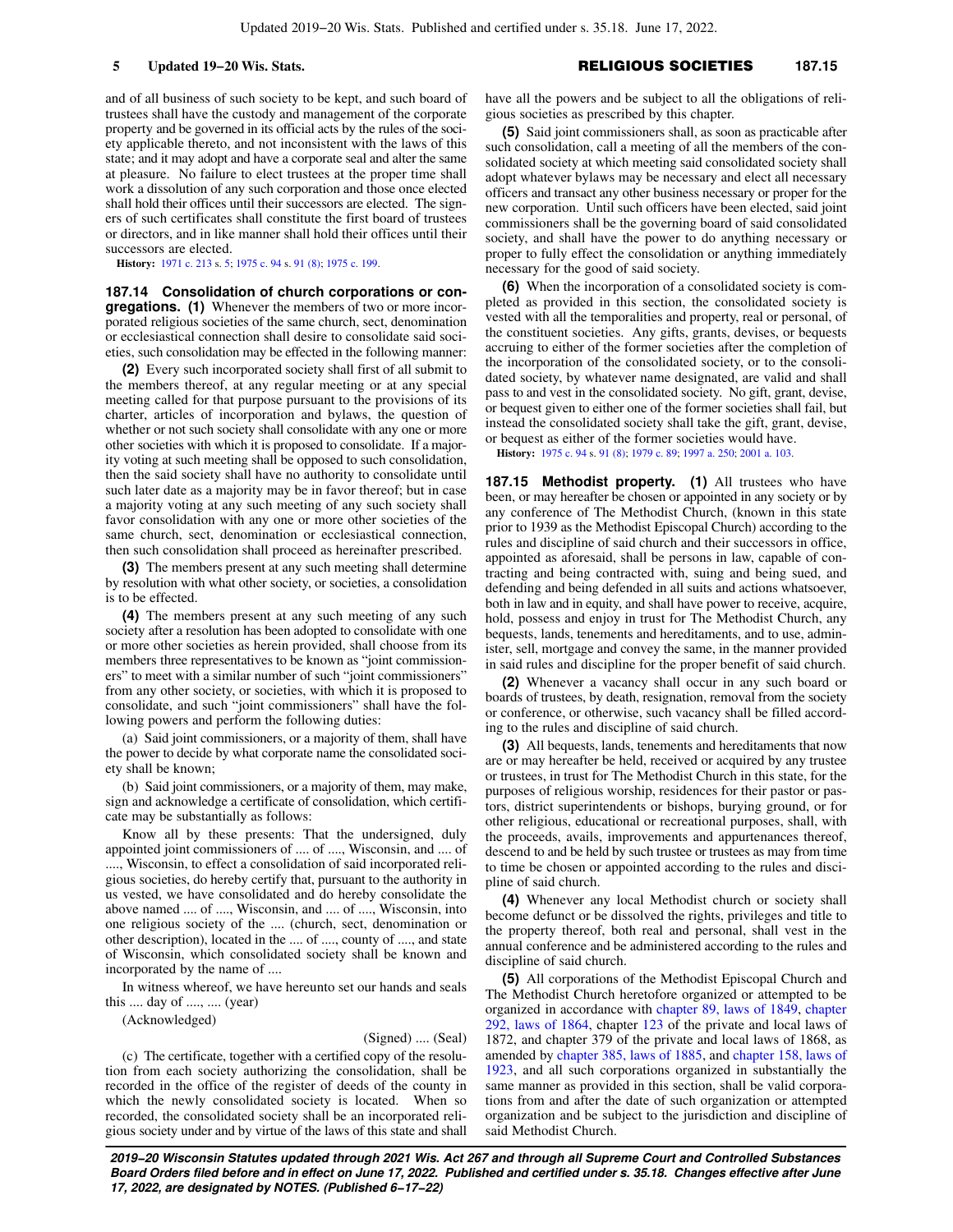### **187.15** RELIGIOUS SOCIETIES **Updated 19−20 Wis. Stats. 6**

A resolution by a local congregation to disavow themselves from the United Methodist Conference and to rescind all relations, and a further resolution not to honor financial obligations to the conference and to negotiate dissolution with the conference, "dissolved' the congregation under sub. (4). Title to the local church property vested in the conference although the congregation continued to function. United vested in the conference although the congregation continued to function. United Methodist Church, Inc. v. Culver, [2001 WI 55](https://docs.legis.wisconsin.gov/document/courts/2001%20WI%2055), [243 Wis. 2d 394](https://docs.legis.wisconsin.gov/document/courts/243%20Wis.%202d%20394), [627 N.W.2d 469](https://docs.legis.wisconsin.gov/document/courts/627%20N.W.2d%20469), [99−1522](https://docs.legis.wisconsin.gov/document/wisupremecourt/99-1522).

**187.16 Salvation Army. (1)** INCORPORATION. Any corps of the Salvation Army in the state of Wisconsin may become incorporated as a charitable, educational, missionary, philanthropic, beneficial and religious organization, by the commander in chief of the Salvation Army in the United States of America and the territorial commander of the central territory of the Salvation Army in the United States of America, together with three other officers or laypersons, members of the said local Salvation Army corps, executing, acknowledging and filing a certificate of incorporation with the department of financial institutions, giving its corporate name, the location of the headquarters of said corps in Wisconsin, the names of the incorporators, its general objects and purposes. Said certificate shall be recorded with the department of financial institutions and a verified copy thereof in the office of the register of deeds in the county wherein the main office of said corps of the Salvation Army is located. When such record is made the corporation shall come into existence and possess the powers and privileges granted to corporations by ch. [181](https://docs.legis.wisconsin.gov/document/statutes/ch.%20181) so far as the same are applicable or necessary to accomplish its purpose, and also such powers as are conferred by this section.

**(2)** POWERS. A Salvation Army corps, incorporated under the provisions of this section, may in particular engage in charitable, educational, missionary, philanthropic, beneficial and religious work of the character that has been and is being conducted by the branch of the Christian church known as The Salvation Army and may do everything and may act and carry on every kind of operation necessary and incidental to the maintenance of such work. Such corporation may receive and hold both real and personal property of and for said The Salvation Army, may execute trusts thereof; may from time to time transact any business and carry on any work or operation in connection with and for the purposes of the foregoing; may enter into, make, perform and carry out contracts of every kind and for any lawful purposes; may issue bonds or obligations of the corporation and secure the same by trust deed, mortgage, pledge or otherwise, if deemed best or necessary by the said corporation and may dispose of the same; may take and hold by lease, gift, purchase, grant, devise or bequest, any property, real, personal or mixed, for the objects of said corporation and issue bonds therefor, and secure the same by mortgage, trust deed or otherwise; may sell, assign, grant or convey any real or personal property by proper written instruments executed either by the trustees of the corporation or by the officers thereof, when the latter have been duly authorized so to act by the trustees; and shall have generally all the rights, privileges, immunities and powers granted to religious corporations in their secular affairs.

**(3)** GOVERNMENT AND OFFICERS OF THE SALVATION ARMY. The commander in chief of the Salvation Army in the United States of America, the territorial commander of the central territory of the Salvation Army in the United States of America, the chief secretary of the central territory of the Salvation Army in the United States of America, the divisional commander of the Salvation Army in the state of Wisconsin and one officer or lay member of the Salvation Army in the United States selected by the commander in chief of the Salvation Army in the United States of America, shall be trustees of such a corporation and the officers and the lay trustee shall together constitute the board of trustees thereof. The 4 first−mentioned officers of the corporation shall be trustees thereof during their term of office, and shall cease to be trustees thereof upon their removal or resignation. The term of office of the 5th trustee shall be one year and may be removed from office at any time by a vote of the 4 first−mentioned officers, or a majority of them. Whenever the office of a trustee becomes vacant a successor shall be appointed from the officers or members of the Salvation Army by the commander in chief of the Sal-

vation Army in the United States of America. No act or proceeding of the trustees of the Salvation Army is valid without the vote of the majority of the trustees of the corporation.

**(4)** POWERS AND DUTIES OF TRUSTEES. The trustees of a corporation, incorporated under this section, shall have the custody and control of all the temporalities and property, real and personal, belonging to the corporation in this state and the revenues therefrom, and shall administer the same in accordance with the discipline, rules and usages of the Salvation Army or the governing body thereof and the provisions of law relating thereto. The board of trustees of the corporation may adopt bylaws for the calling and conduct of the meetings of its members, the government and regulations of the corporation, the management of its property, and the regulation of its affairs. This section does not give to the trustees any control over the policy or control of the religious or ecclesiastical membership of the Salvation Army, or power to dismiss or remove any of its officers or members, or power over any of the spiritual officers of the association, who shall be subject to the rules and discipline of the association laid down by the general of the Salvation Army or his or her successor in office.

**(5)** AMENDMENT OF ARTICLES. The articles of incorporation of such corporation may be altered or amended by a two−thirds vote of the trustees of such corporation. When adopted, a copy of such amendment accompanied by certificates signed by the president and secretary of the corporation shall be filed with the department of financial institutions and the original documents shall be recorded with the register of deeds of the county where such corporation shall have its principal office.

**History:** [1979 c. 89](https://docs.legis.wisconsin.gov/document/acts/1979/89), [110;](https://docs.legis.wisconsin.gov/document/acts/1979/110) [1993 a. 184,](https://docs.legis.wisconsin.gov/document/acts/1993/184) [301;](https://docs.legis.wisconsin.gov/document/acts/1993/301) [1995 a. 27.](https://docs.legis.wisconsin.gov/document/acts/1995/27)

**187.17 Eastern Orthodox Church. (1) DEFINITION. As** used in this section, the term "Eastern Orthodox Church," also known as the "Greek Orthodox Church" includes the following established and operating jurisdictions of that church:

(a) The jurisdiction of the Orthodox Ecumenical Patriarchate of Constantinople exercised in the Americas including the United States and possessions, by its duly authorized exarch, metropolitan, archbishop or bishop;

(b) The jurisdiction of the apostolic Orthodox Patriarchate of Antioch, exercised in the Americas including the United States and possessions, by its duly authorized exarch, metropolitan, archbishop or bishop;

(c) The jurisdiction of the Patriarchate of Moscow, exercised in the Americas including the United States and possessions, by its duly authorized exarch, metropolitan, archbishop or bishop;

(d) The jurisdiction of the Patriarchate of Alexandria, exercised in the Americas including the United States and possessions, by its duly authorized exarch, metropolitan, archbishop or bishop;

(e) The jurisdiction of the Patriarchate of Yugoslavia (Serbia), exercised in the Americas including the United States and possessions, by its duly authorized exarch, metropolitan, archbishop or bishop;

(f) The jurisdiction of the Patriarchate of Jerusalem, exercised in the Americas including the United States and possessions, by its duly authorized exarch, metropolitan, archbishop or bishop;

(g) The jurisdiction of the autonomous churches which operate in Greece, Yugoslavia (Serbia), Rumania and Bulgaria exercised in the Americas including the United States and possessions, by their duly authorized exarch, metropolitan, archbishop or bishop;

(h) The jurisdiction of the Ukrainian Orthodox Church of the United States of America, exercised in the Americas including the United States and possessions, by its duly authorized exarch, metropolitan, archbishop or bishop.

**(2)** GOVERNING BODY. The governing body of the Federated Eastern Orthodox Jurisdictions in America shall consist of trustees of the ecclesiastical heads, also known as hierarchs, the chancellor and the secretary of said federation and not more than 8 additional trustees, communicants of the Eastern Orthodox faith.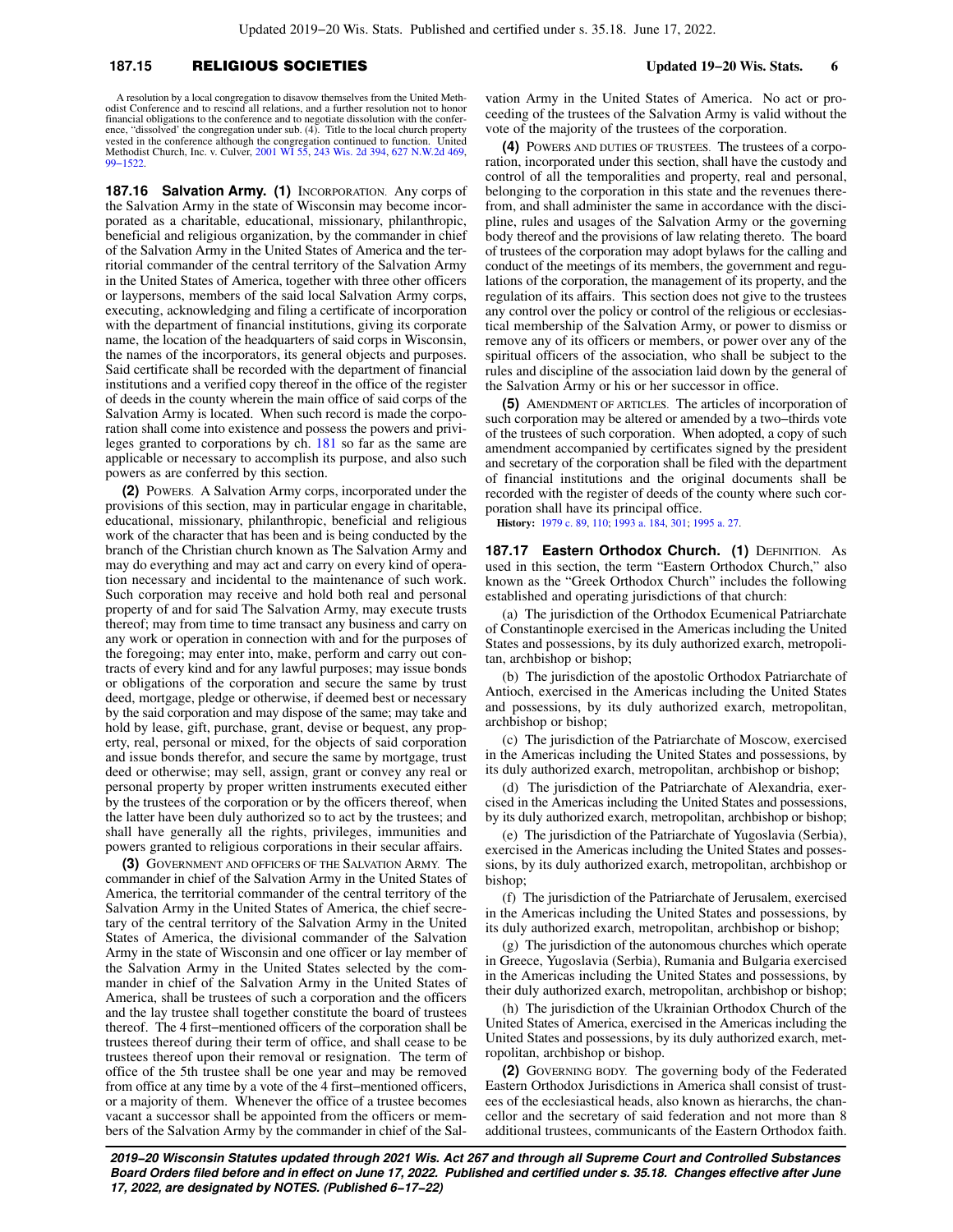**(3)** APPLICATION FOR INCORPORATION. An unincorporated church, congregation, parish or society of the Eastern Orthodox faith, may apply to the appropriate hierarch, bishop or administrator for permission to incorporate under this chapter. Upon receiving such permission, such body may proceed to incorporate pursuant to s. [187.01](https://docs.legis.wisconsin.gov/document/statutes/187.01).

**(4)** GOVERNMENT OF LOCAL CHURCHES. (a) Every church, congregation, parish, society or committee incorporated pursuant to sub. [\(3\)](https://docs.legis.wisconsin.gov/document/statutes/187.17(3)) shall recognize and be subject to the jurisdiction and authority of the duly appointed and canonical hierarch, bishop or other administrator; shall accept, secure or receive the sacramental, pastoral or ministerial services of such clergy only as are so certified to be of lawful and canonical status or authority in the Eastern Orthodox Church; shall retain or secure as pastors only such clergy as have, in addition, the permission of the hierarch, bishop or administrator certified to be appropriate; and shall in all respects conform to, maintain and follow the faith, doctrine, ritual, communion, discipline, canon law, traditions and usages of the Eastern Orthodox Church.

(b) Any action of the trustees or parish committees regarding the calling, appointment, removal or compensation of parish clergy shall be subject to approval in writing by the appropriate bishop or administrator exercising jurisdiction.

(c) The trustees of every such incorporated or reincorporated body shall have the custody and control of all the temporalities and property, real and personal, belonging to the corporation together with all revenues therefrom and shall administer the same strictly in accordance with the bylaws of the corporation and the rules, regulations and usages of the orthodox jurisdiction or ecclesiastical governing body to which such church is subject.

**(5)** APPLICATION. This section applies to all churches, congregations, societies, parishes, committees and other local organizations governed by jurisdictions, bishoprics, dioceses, missions of any orthodox patriarchate, synod or national church of the Eastern Orthodox Church of the patriarchates set forth in sub. [\(1\) \(a\)](https://docs.legis.wisconsin.gov/document/statutes/187.17(1)(a)) to  $(g)$ .

**187.19 Roman Catholic church. (1)** BISHOP MAY INCOR-PORATE. The provisions of this chapter, except this section and subch. [II,](https://docs.legis.wisconsin.gov/document/statutes/subch.%20II%20of%20ch.%20187) shall not apply to or in any manner affect the Roman Catholic church or denomination, or any society or religious corporation now existing or which may be organized in connection therewith. The bishop of each diocese, being the only trustee of each Roman Catholic church in his diocese, may cause any or all congregations therein to be incorporated by adding four more members as trustees as hereinafter provided. The bishop and vicar−general of each diocese, the pastor of the congregation to be incorporated, together with two laypersons, practical communicants of such congregation (the latter to be chosen from and by the congregation), shall be such trustees.

**(2)** POWERS. Such corporation shall assume an appropriate name in its articles of incorporation and may purchase, accept, own and hold property, real and personal, and sell, convey and otherwise dispose of the same and contract debts, all of which shall be done subject to the bylaws and the restrictions hereinafter provided. Such corporation may sue and be sued, have a common seal, which may be changed at pleasure, and do all things necessary for the proper transaction of its business and duties and all things needful in the management of the temporal affairs of the Roman Catholic church of such congregation, and for the benefit thereof and of such members as may become attached and belong to said church in conformity with such rules and regulations as may be established by its bylaws; and also to purchase, own, hold, regulate, control, manage or dispose of any eleemosynary, educational, cemetery, religious or other property which it may acquire in connection with said church and the congregation thereof or be assigned to it by the bishop or other person or persons.

**(3)** BISHOP, VICAR−GENERAL, PASTOR. The bishop and vicar− general shall be and remain members of the corporation as long as they shall be and remain respectively bishop and vicar−general of the diocese; and the pastor shall be and remain a member of the corporation so long as the pastor shall be pastor of the congregation; and whenever either or all of them shall cease to be bishop, vicar−general or pastor as aforesaid their respective successors as bishop, vicar−general or pastor shall become their respective successors as members of the corporation, and in like manner they shall have perpetual succession. The bishop and vicar−general or either of them may be represented at any meeting of the congregation or at any meeting of the directors by proxy with like effect as if personally present. The 2 laypersons shall be and remain members of the corporation for the term of 2 years and until their successors, who in all cases shall be laypersons, are chosen or selected as provided by the bylaws. In case of a vacancy in the office of bishop of the diocese the administrator thereof, or such other person as may be appointed according to the rules of the Roman Catholic church to preside over and administer the spiritual and temporal affairs of the diocese, shall be, while he is such administrator or appointee, a member of the corporation in the place and stead of the bishop of the diocese and have the same power and authority in the corporation as the bishop would have.

**(4)** OFFICERS; BONDS. The officers of the corporation shall be a president, vice president, treasurer and secretary. The bishop, a successor or administrator or other person appointed according to the rules of the Roman Catholic church, or administrator for the time being, shall be president; the pastor shall be vice president, and the treasurer and secretary shall be selected or chosen from among the laypersons as provided by the bylaws. In all cases the treasurer shall be required to give bond to the corporation in the sum and with the sureties the directors require, conditioned that the treasurer will faithfully account for and pay over all moneys received as treasurer and otherwise faithfully discharge the duties of the office, which bond shall, before the treasurer enters upon such duties, be approved by the president, vice president and secretary by endorsement made thereon. Whenever the secretary or treasurer, after due notice, neglects or fails to attend the meetings of the directors or attend to the business of the corporation the office shall be declared vacant by the remaining directors and the vacancy be filled by them.

**(5)** DEBTS; SALE OF REALTY. The bishop or administrator, the vicar−general, pastor, treasurer and secretary shall be directors of the corporation. They may, by a majority vote, contract debts not exceeding in amount the sum of \$300. Debts in excess of that sum may be contracted by the consent and vote of all the directors. Such debt may be evidenced by a note or other evidence of debt and may be secured by a mortgage on the property of the corporation, but the note, other evidence of debt or mortgage shall not be construed as implying any covenant for the payment of the sum thereby intended to be secured on the part of any of the directors, but the remedies of the payee or mortgagee named therein shall be confined to the lands and property of the corporation. The real estate of the corporation shall not be sold, mortgaged, encumbered or disposed of in any manner without the vote and consent of all the directors.

**(6)** BYLAWS. The directors, by unanimous vote, may adopt such bylaws, not contrary to the constitution and laws of this state, the statutes of the diocese and the discipline of the Roman Catholic church, as may be deemed necessary for the proper government of such corporation and the management and business thereof or the temporal affairs of such congregation which may become connected therewith or attached thereto. Said bylaws may be altered or amended in the same manner as bylaws are herein required to be adopted and not otherwise; and whenever so adopted or amended shall, before taking effect, be recorded by the secretary in a book to be kept for that purpose and be subscribed to by each of said directors.

**(7)** ARTICLES TO BE RECORDED IN OFFICE OF REGISTER OF DEEDS. Whenever any of said congregations have complied with the foregoing provisions, the articles of incorporation thereof shall be made out accordingly, be signed by the president and secretary in the presence of two witnesses, who shall sign their names thereto,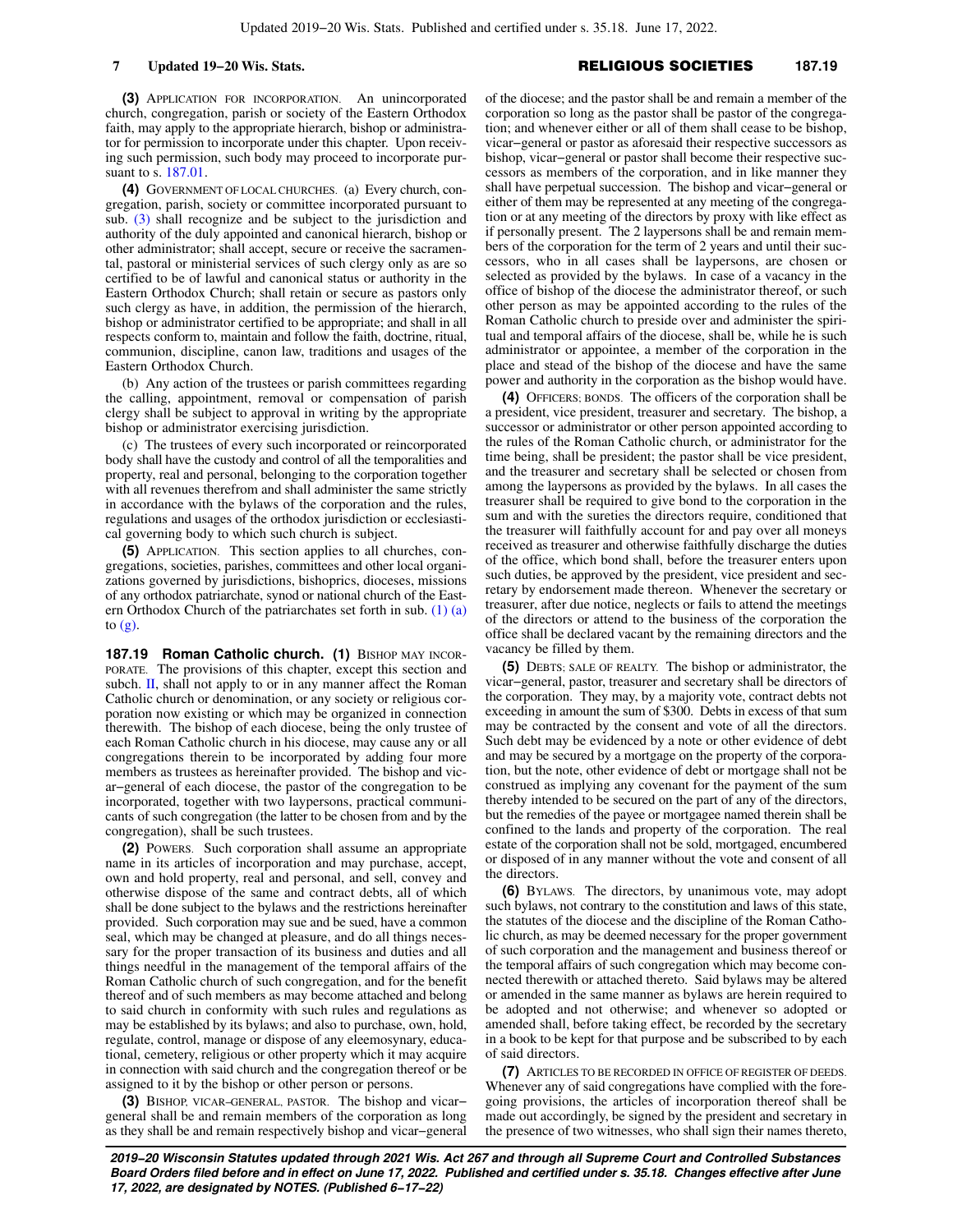### **187.19** RELIGIOUS SOCIETIES **Updated 19−20 Wis. Stats. 8**

and acknowledged before some notary public or other person authorized by law thereto and filed with the department of financial institutions, and recorded in the office of the register of deeds in the county or counties where such corporation may own real estate.

**(8)** FAILURE TO FILE OR RECORD ARTICLES IN OFFICE OF REGISTER OF DEEDS NOT TO AFFECT VALIDITY. Whenever in the organization of corporations under this section there may have been a failure to record the articles of association or to file a copy thereof in the office of the register of deeds of the proper county, such failure shall not affect the validity of the corporation but the corporation shall be a body corporate from and after the date of the signing of the articles provided that the corporation records the articles or files a copy thereof in the office of the register of deeds of the proper county within 3 months after April 10, 1901.

**(9)** AMENDMENT OF ARTICLES. The articles of incorporation of any such congregations may be altered or amended by the unanimous vote of the directors of such corporation. When adopted, duplicate copies of such amendment, each with a certificate thereto affixed, signed by the president and secretary and the other directors, and sealed with the corporate seal, if there be any, stating the fact and date of the adoption of such amendment and that the same was adopted by unanimous vote of the directors of the corporation and that such copy is a true copy of the original, shall be made, and one of such duplicate copies shall be filed with the department of financial institutions and the other shall be recorded in the office of the register of deeds of the county where such corporation is located and in the office of the register of deeds of any other county or counties where the corporation may own real estate

**(10)** DISSOLUTION OF CORPORATION. Any corporation organized under this section may dissolve by adopting a resolution to that effect by unanimous vote of the directors of such corporation. When adopted, duplicate copies of such resolution of dissolution, each with a certificate thereto affixed, signed by the president and secretary and the other directors, and sealed with the corporate seal, if there be any, stating the fact and date of adoption of such resolution and that the same was adopted by unanimous vote of the directors of the corporation and that such copy is a true copy of the original, shall be made, and one of such duplicate copies shall be filed with the department of financial institutions and the other shall be recorded in the office of the register of deeds of the county where such corporation is located and in the office of the register of deeds of any other county or counties where the corporation may own real estate.

**(11)** TITLE TO PROPERTY ON DISSOLUTION. Whenever any such corporation shall become defunct or be dissolved the property thereof shall vest in the bishop of the diocese in which such corporation is located, and if within three years from the date of such dissolution said congregation be reincorporated in the manner prescribed by this section the said property so belonging to such defunct or dissolved corporation at the time of its dissolution shall vest in such new corporation.

**History:** [1979 c. 110;](https://docs.legis.wisconsin.gov/document/acts/1979/110) [1985 a. 332;](https://docs.legis.wisconsin.gov/document/acts/1985/332) [1989 a. 306;](https://docs.legis.wisconsin.gov/document/acts/1989/306) Stats. 1989 s. 187.19; [1993 a. 184](https://docs.legis.wisconsin.gov/document/acts/1993/184), [301](https://docs.legis.wisconsin.gov/document/acts/1993/301); [1995 a. 27](https://docs.legis.wisconsin.gov/document/acts/1995/27), [260.](https://docs.legis.wisconsin.gov/document/acts/1995/260)

### SUBCHAPTER II

## LIABILITY AND INDEMNIFICATION; ROMAN CATHOLIC CHURCH

### **187.20 Indemnification by incorporated Roman Catholic church; definitions.** In ss. [187.20](https://docs.legis.wisconsin.gov/document/statutes/187.20) to [187.28:](https://docs.legis.wisconsin.gov/document/statutes/187.28)

**(1)** "Director or officer" means any of the following:

(a) An individual who is serving as a president, vice president, treasurer or secretary of an incorporated Roman Catholic church under s. [187.19 \(4\)](https://docs.legis.wisconsin.gov/document/statutes/187.19(4)) or as a director of an incorporated Roman Catholic church under s. [187.19 \(5\)](https://docs.legis.wisconsin.gov/document/statutes/187.19(5)).

(b) An individual who, while a director or officer of an incorporated Roman Catholic church, is or was serving at the request of the incorporated Roman Catholic church as a director, officer, partner, trustee, member of any governing or decision−making committee, manager, employee or agent of a corporation, limited liability company, partnership, joint venture, trust or other enterprise.

(c) An individual who, while a director or officer of an incorporated Roman Catholic church, is or was serving an employee benefit plan because his or her duties to the incorporated Roman Catholic church also imposed duties on, or otherwise involved services by, the person to the plan or to participants in or beneficiaries of the plan.

(d) Unless the context requires otherwise, the estate or personal representative of a director or officer of an incorporated Roman Catholic church.

**(2)** "Expenses" includes fees, costs, charges, disbursements, attorney fees and any other expenses incurred in connection with a proceeding.

**(3)** "Incorporated Roman Catholic church" means a corporation organized under s. [187.19](https://docs.legis.wisconsin.gov/document/statutes/187.19).

**(4)** "Liability" includes the obligation to pay a judgment, settlement, forfeiture, or fine, including any excise tax assessed with respect to an employee benefit plan, plus costs, fees, and surcharges imposed under ch. [814](https://docs.legis.wisconsin.gov/document/statutes/ch.%20814), and reasonable expenses.

**(5)** "Party" means a natural person who was or is, or who is threatened to be made, a named defendant or respondent in a proceeding.

**(6)** "Proceeding" means any threatened, pending or completed civil, criminal, administrative or investigative action, suit, arbitration or other proceeding, whether formal or informal, which involves foreign, federal, state or local law and which is brought by or in the right of the incorporated Roman Catholic church or by any other person.

**History:** [1989 a. 306;](https://docs.legis.wisconsin.gov/document/acts/1989/306) [1993 a. 112;](https://docs.legis.wisconsin.gov/document/acts/1993/112) [2003 a. 139.](https://docs.legis.wisconsin.gov/document/acts/2003/139)

**187.21 Indemnification of directors and officers. (1)** An incorporated Roman Catholic church shall indemnify a director or officer, to the extent he or she has been successful on the merits or otherwise in the defense of a proceeding, for all reasonable expenses incurred in the proceeding if the director or officer was a party because he or she is a director or officer of the incorporated Roman Catholic church.

**(2)** (a) In cases not included under sub. [\(1\),](https://docs.legis.wisconsin.gov/document/statutes/187.21(1)) an incorporated Roman Catholic church may indemnify a director or officer against liability incurred by the director or officer in a proceeding to which the director or officer was a party because he or she is a director or officer of the incorporated Roman Catholic church, unless liability was incurred because the director or officer breached or failed to perform a duty he or she owes to the incorporated Roman Catholic church and the breach or failure to perform constitutes any of the following:

1. A willful failure to deal fairly with the incorporated Roman Catholic church or its members in connection with a matter in which the director or officer has a material conflict of interest.

2. A violation of criminal law, unless the director or officer had reasonable cause to believe his or her conduct was lawful or no reasonable cause to believe his or her conduct was unlawful.

3. A transaction from which the director or officer derived an improper personal profit.

4. Willful misconduct.

(b) Determination of whether an incorporated Roman Catholic church will indemnify a director or officer under this subsection shall be made under s. [187.22.](https://docs.legis.wisconsin.gov/document/statutes/187.22)

(c) The termination of a proceeding by judgment, order, settlement or conviction, or upon a plea of no contest or an equivalent plea, does not, by itself, create a presumption that indemnification of the director or officer is not permitted under this subsection.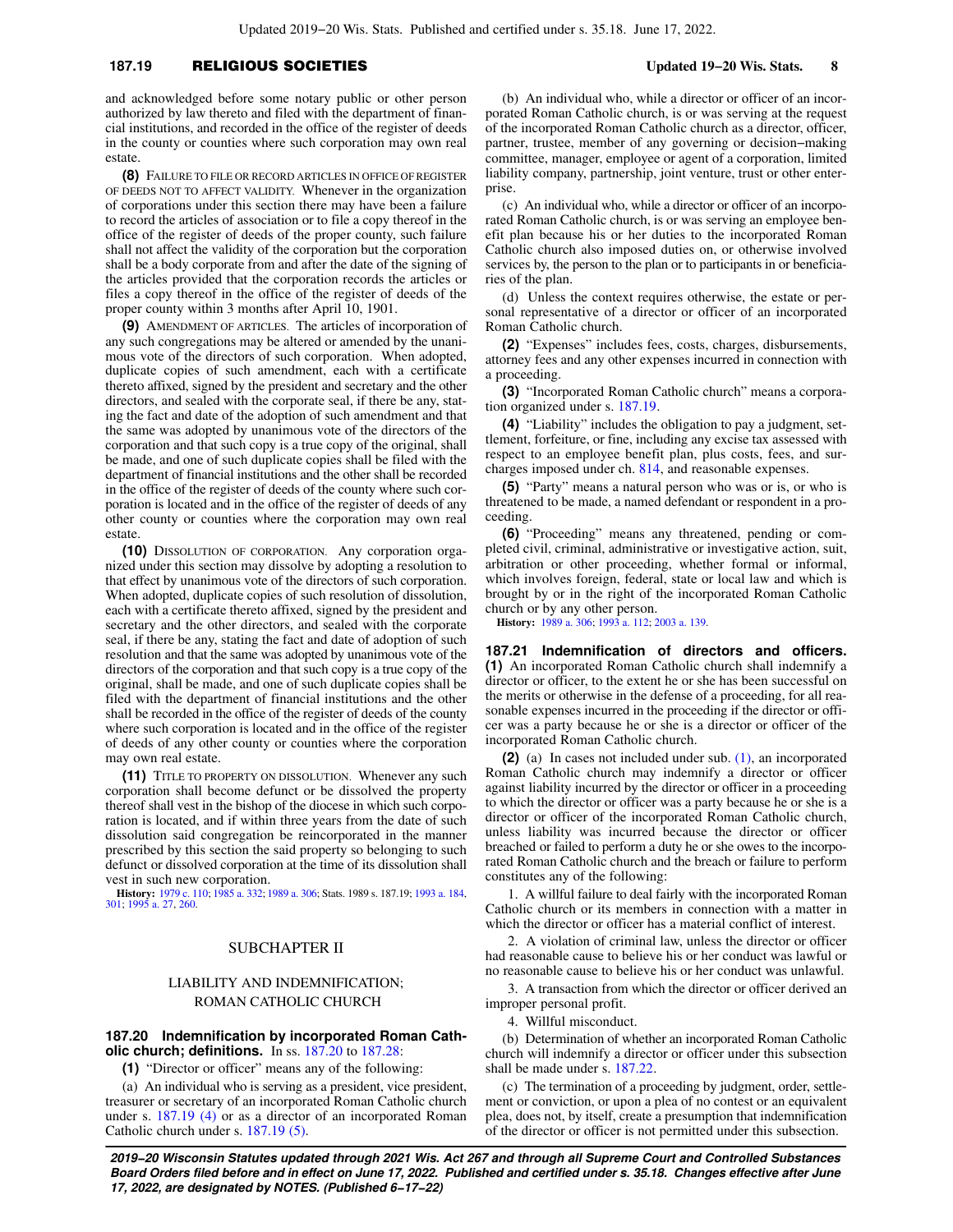**(3)** A director or officer who seeks indemnification under this section shall make a written request to the incorporated Roman Catholic church.

**(4)** (a) The obligation of an incorporated Roman Catholic church to indemnify under sub.  $(1)$  and its authority to indemnify under sub. [\(2\)](https://docs.legis.wisconsin.gov/document/statutes/187.21(2)) may be limited by its articles of incorporation under s. [187.24.](https://docs.legis.wisconsin.gov/document/statutes/187.24)

(b) A director or officer may not seek indemnification under this section if the director or officer has previously received indemnification or allowance of expenses from any person, including the incorporated Roman Catholic church, in connection with the same proceeding.

**History:** [1989 a. 306](https://docs.legis.wisconsin.gov/document/acts/1989/306).

**187.22 Determination of voluntary indemnification.** Unless otherwise provided by the articles of incorporation or bylaws or by written agreement between the director or officer and the incorporated Roman Catholic church, the director or officer seeking indemnification under s. [187.21 \(2\)](https://docs.legis.wisconsin.gov/document/statutes/187.21(2)) shall select one of the following means for determining whether the incorporated Roman Catholic church will indemnify the director or officer:

**(1)** By majority vote of a quorum of the board of directors consisting of directors not at the time parties to the same or related proceedings. If a quorum of disinterested directors cannot be obtained, by majority vote of a committee duly appointed by the board of directors and consisting solely of 2 or more directors not at the time parties to the same or related proceedings. Directors who are parties to the same or related proceedings may participate in the designation of members of the committee.

**(2)** By independent legal counsel selected by a quorum of the board of directors or its committee in the manner prescribed in sub. [\(1\)](https://docs.legis.wisconsin.gov/document/statutes/187.22(1)) or, if unable to obtain such a quorum or committee, by a majority vote of the full board of directors, including directors who are parties to the same or related proceedings.

**(3)** By an affirmative vote of members as provided in ss. [181.0722](https://docs.legis.wisconsin.gov/document/statutes/181.0722) and ss. [181.0723](https://docs.legis.wisconsin.gov/document/statutes/181.0723), if there are members having voting rights. Membership rights owned by, or voted under the control of, persons who are at the time parties to the same or related proceedings, whether as plaintiffs or defendants or in any other capacity, may not be voted in making the determination.

**(4)** By any other method provided for in any additional right to indemnification permitted under s. [187.25](https://docs.legis.wisconsin.gov/document/statutes/187.25).

**History:** [1989 a. 306](https://docs.legis.wisconsin.gov/document/acts/1989/306); [1997 a. 79.](https://docs.legis.wisconsin.gov/document/acts/1997/79)

**187.23 Allowance of expenses as incurred.** Upon written request by a director or officer who is a party to a proceeding, an incorporated Roman Catholic church may pay or reimburse his or her reasonable expenses as incurred if the director or officer provides the incorporated Roman Catholic church with all of the following:

**(1)** A written affirmation of his or her good faith belief that he or she has not breached or failed to perform his or her duties to the incorporated Roman Catholic church.

**(2)** A written undertaking, executed personally or on his or her behalf, to repay the allowance and, if required by the incorporated Roman Catholic church, to pay reasonable interest on the allowance to the extent that indemnification is not required under s. [187.21 \(1\)](https://docs.legis.wisconsin.gov/document/statutes/187.21(1)) and that it is ultimately determined under s. [187.22](https://docs.legis.wisconsin.gov/document/statutes/187.22) that the incorporated Roman Catholic church will not indemnify the director or officer under s. [187.21 \(2\).](https://docs.legis.wisconsin.gov/document/statutes/187.21(2)) The undertaking under this subsection shall be an unlimited general obligation of the director or officer and may be accepted without reference to his or her ability to repay the allowance. The undertaking may be secured or unsecured.

**History:** [1989 a. 306](https://docs.legis.wisconsin.gov/document/acts/1989/306).

**187.24 Authority to limit indemnification. (1)** The obligation of an incorporated Roman Catholic church to indemnify under s. [187.21 \(1\)](https://docs.legis.wisconsin.gov/document/statutes/187.21(1)) and its authority to indemnify under s. [187.21](https://docs.legis.wisconsin.gov/document/statutes/187.21(2)) [\(2\)](https://docs.legis.wisconsin.gov/document/statutes/187.21(2)) may be limited as follows:

(a) If the incorporated Roman Catholic church is incorporated on or after May 8, 1990, by the articles of incorporation, including any amendments or restatements of the articles of incorporation.

(b) If the incorporated Roman Catholic church was incorporated before May 8, 1990, by an amendment to, or restatement of, the articles of incorporation which becomes effective on or after May 8, 1990.

**(2)** A limitation under sub. [\(1\)](https://docs.legis.wisconsin.gov/document/statutes/187.24(1)) applies if the first alleged act of a director or officer for which indemnification is sought occurred while the limitation was in effect. **History:** [1989 a. 306.](https://docs.legis.wisconsin.gov/document/acts/1989/306)

**187.25 Additional rights to indemnification and allowance of expenses.** (1) Except as provided in sub. [\(2\)](https://docs.legis.wisconsin.gov/document/statutes/187.25(2)), ss. [187.21](https://docs.legis.wisconsin.gov/document/statutes/187.21) and [187.23](https://docs.legis.wisconsin.gov/document/statutes/187.23) do not preclude any additional right to indemnification or allowance of expenses that a director or officer may have under any of the following:

(a) The articles of incorporation or bylaws.

(b) A written agreement between the director or officer and the incorporated Roman Catholic church.

(c) A resolution of the board of directors.

(d) A resolution, after notice, adopted by a majority vote of members who are entitled to vote.

**(2)** Regardless of the existence of an additional right under sub. [\(1\),](https://docs.legis.wisconsin.gov/document/statutes/187.25(1)) the incorporated Roman Catholic church may not indemnify a director or officer, or permit a director or officer to retain any allowance of expenses unless it is determined by or on behalf of the incorporated Roman Catholic church that the director or officer did not breach or fail to perform a duty he or she owes to the incorporated Roman Catholic church which constitutes conduct under s. [187.21 \(2\) \(a\) 1.](https://docs.legis.wisconsin.gov/document/statutes/187.21(2)(a)1.), [2.](https://docs.legis.wisconsin.gov/document/statutes/187.21(2)(a)2.), [3.](https://docs.legis.wisconsin.gov/document/statutes/187.21(2)(a)3.) or [4.](https://docs.legis.wisconsin.gov/document/statutes/187.21(2)(a)4.) A director or officer who is a party to the same or related proceeding for which indemnification or an allowance of expenses is sought may not participate in a determination under this subsection.

**(3)** Sections [187.20](https://docs.legis.wisconsin.gov/document/statutes/187.20) to [187.28](https://docs.legis.wisconsin.gov/document/statutes/187.28) do not affect the power of an incorporated Roman Catholic church to pay or reimburse expenses incurred by a director or officer in any of the following circumstances:

(a) As a witness in a proceeding to which he or she is not a party.

(b) As a plaintiff or petitioner in a proceeding because he or she is or was an employee, agent, director or officer of the incorporated Roman Catholic church.

**History:** [1989 a. 306.](https://docs.legis.wisconsin.gov/document/acts/1989/306)

**187.26 Court−ordered indemnification. (1)** Except as provided otherwise by written agreement between the director or officer and the incorporated Roman Catholic church, a director or officer who has been successful on the merits or otherwise in the defense of a proceeding may apply for indemnification to the court conducting the proceeding or to another court of competent jurisdiction. After receipt of an application, the court shall give any notice it considers necessary.

**(2)** The court shall order indemnification if it determines that the director or officer is entitled to indemnification under s. [187.21](https://docs.legis.wisconsin.gov/document/statutes/187.21(1)) [\(1\).](https://docs.legis.wisconsin.gov/document/statutes/187.21(1)) If the court also determines that the incorporated Roman Catholic church unreasonably refused the director's or officer's request for indemnification, the court shall order the incorporated Roman Catholic church to pay the director's or officer's reasonable expenses incurred to obtain the court−ordered indemnification.

**History:** [1989 a. 306.](https://docs.legis.wisconsin.gov/document/acts/1989/306)

**187.27 Indemnification and allowance of expenses of employees and agents.** An incorporated Roman Catholic church may indemnify and allow reasonable expenses of an employee or agent who is not a director or officer to the extent provided by the articles of incorporation or bylaws, by general or specific action of the board of directors or by contract. **History:** [1989 a. 306.](https://docs.legis.wisconsin.gov/document/acts/1989/306)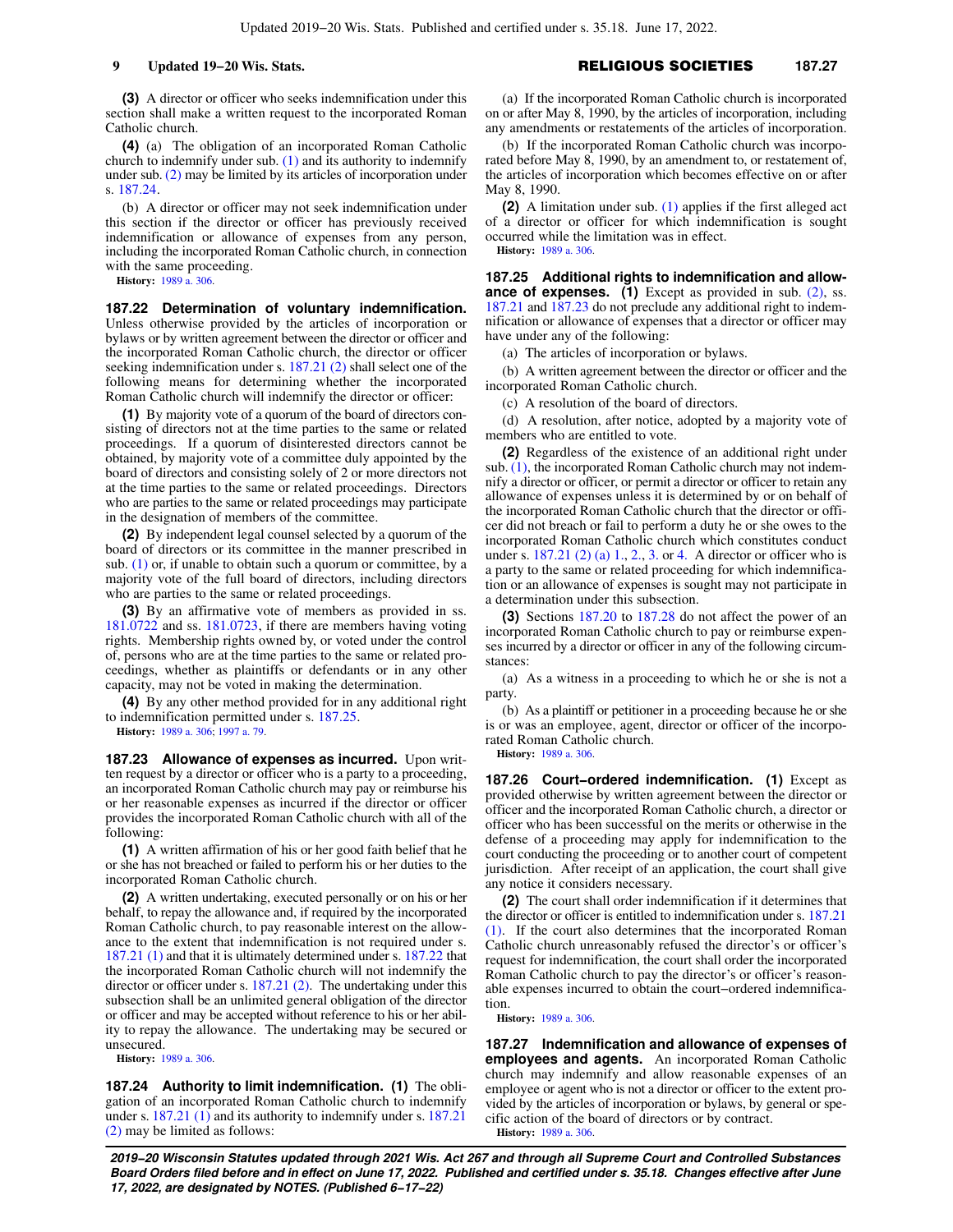### **187.28** RELIGIOUS SOCIETIES **Updated 19−20 Wis. Stats. 10**

**187.28 Insurance.** An incorporated Roman Catholic church may purchase and maintain insurance on behalf of an individual who is an employee, agent, director or officer of the incorporated Roman Catholic church against liability asserted against and incurred by the individual in his or her capacity as an employee, agent, director or officer, or arising from his or her status as an employee, agent, director or officer, regardless of whether the incorporated Roman Catholic church is required or authorized to indemnify or allow expenses to the individual against the same liability under ss. [187.21](https://docs.legis.wisconsin.gov/document/statutes/187.21), [187.23,](https://docs.legis.wisconsin.gov/document/statutes/187.23) [187.25](https://docs.legis.wisconsin.gov/document/statutes/187.25) and [187.27](https://docs.legis.wisconsin.gov/document/statutes/187.27).

**History:** [1989 a. 306](https://docs.legis.wisconsin.gov/document/acts/1989/306).

**187.30 Definitions applicable to liability−related provisions.** In ss. [187.30](https://docs.legis.wisconsin.gov/document/statutes/187.30) to [187.33:](https://docs.legis.wisconsin.gov/document/statutes/187.33)

**(1)** "Director" means an individual who is serving as a director of an incorporated Roman Catholic church under s. [187.19 \(5\)](https://docs.legis.wisconsin.gov/document/statutes/187.19(5)).

**(2)** "Incorporated Roman Catholic church" has the meaning given in s. [187.20 \(3\)](https://docs.legis.wisconsin.gov/document/statutes/187.20(3)).

**(3)** "Officer" means an individual who is serving as a president, vice president, treasurer or secretary of an incorporated Roman Catholic church under s. [187.19 \(4\).](https://docs.legis.wisconsin.gov/document/statutes/187.19(4))

**History:** [1989 a. 306](https://docs.legis.wisconsin.gov/document/acts/1989/306).

**187.31 Reliance by directors or officers.** Unless the director or officer knew or should have known that reliance was unwarranted, a director or officer, in discharging his or her duties to the incorporated Roman Catholic church, may rely on information, opinions, reports or statements, any of which may be written or oral, formal or informal, including financial statements and other financial data, if prepared or presented by any of the following:

**(1)** An officer or employee of the incorporated Roman Catholic church whom the director or officer believes in good faith to be reliable and competent in the matters presented.

**(2)** Legal counsel, certified public accountants licensed or certified under ch. [442,](https://docs.legis.wisconsin.gov/document/statutes/ch.%20442) or other professional persons or experts employed by the incorporated Roman Catholic church, as to matters the director or officer believes in good faith are within the person's professional or expert competence.

**(3)** In the case of reliance by a director, a committee of the board of directors of which the director is not a member if the director believes in good faith that the committee merits confidence.

**History:** [1989 a. 306](https://docs.legis.wisconsin.gov/document/acts/1989/306); [2001 a. 16.](https://docs.legis.wisconsin.gov/document/acts/2001/16)

**187.32 Limited liability of directors and officers. (1)** Except as provided in sub. [\(2\)](https://docs.legis.wisconsin.gov/document/statutes/187.32(2)), a director or officer is not liable to the incorporated Roman Catholic church, its members or creditors, or any person asserting rights on behalf of the incorporated Roman Catholic church, its members or creditors, or any other person, for damages, settlements, fees, fines, penalties or other monetary liabilities arising from a breach of, or failure to perform, any duty resulting solely from his or her status as a director or officer, unless the person asserting liability proves that the breach or failure to perform constitutes any of the following:

(a) A willful failure to deal fairly with the incorporated Roman Catholic church or its members in connection with a matter in which the director or officer has a material conflict of interest.

(b) A violation of criminal law, unless the director or officer had reasonable cause to believe his or her conduct was lawful or no reasonable cause to believe his or her conduct was unlawful.

(c) A transaction from which the director or officer derived an improper personal profit.

(d) Willful misconduct.

**(2)** (a) Except as provided in par. [\(b\),](https://docs.legis.wisconsin.gov/document/statutes/187.32(2)(b)) this section does not apply to any of the following:

1. A civil or criminal proceeding brought by or on behalf of any governmental unit, authority or agency.

2. A proceeding brought by any person for a violation of state or federal law where the proceeding is brought pursuant to an express private right of action created by state or federal statute.

3. If the incorporated Roman Catholic church operates a cemetery, the liability of a director or officer arising from a breach of, or failure to perform, any duty relating to the receipt, handling, investment or other use of perpetual care funds, maintenance funds or other funds held in trust in connection with the operations of the cemetery.

(b) Paragraph [\(a\) 1.](https://docs.legis.wisconsin.gov/document/statutes/187.32(2)(a)1.) and [2.](https://docs.legis.wisconsin.gov/document/statutes/187.32(2)(a)2.) does not apply to a proceeding brought by a governmental unit, authority or agency in its capacity as a private party or contractor.

**History:** [1989 a. 306.](https://docs.legis.wisconsin.gov/document/acts/1989/306)

**187.33 Limited liability of volunteers. (1) DEFINITION. In** this section, "volunteer" means an individual, other than an employee of the incorporated Roman Catholic church, who provides services to or on behalf of the incorporated Roman Catholic church without compensation.

**(2)** IMMUNITY. Except as provided in sub. [\(3\)](https://docs.legis.wisconsin.gov/document/statutes/187.33(3)), a volunteer is not liable to any person for damages, settlements, fees, fines, penalties or other monetary liabilities arising from any act or omission as a volunteer, unless the person asserting liability proves that the act or omission constitutes any of the following:

(a) A violation of criminal law, unless the volunteer had reasonable cause to believe his or her conduct was lawful or no reasonable cause to believe his or her conduct was unlawful.

(b) Willful misconduct.

(c) If the volunteer is a director or officer of the incorporated Roman Catholic church, an act or omission within the scope of the volunteer's duties as a director or officer.

(e) An act or omission for which the volunteer received compensation or anything of substantial value in lieu of compensation.

**(3)** EXCEPTIONS. (a) Except as provided in par. [\(b\),](https://docs.legis.wisconsin.gov/document/statutes/187.33(3)(b)) this section does not apply to any of the following:

1. A civil or criminal proceeding brought by or on behalf of any governmental unit, authority or agency.

2. A proceeding brought by any person for a violation of state or federal law where the proceeding is brought pursuant to an express private right of action created by state or federal statute.

3. Claims arising from the negligent operation of an automobile, truck, train, airplane or other vehicle by a volunteer.

4. A proceeding against a volunteer who is licensed, certified, permitted or registered under state law and which is based upon an act or omission within the scope of practice under the volunteer's license, certificate, permit or registration.

5. Proceedings based upon a cause of action for which the volunteer is immune from liability under s. [146.31 \(2\)](https://docs.legis.wisconsin.gov/document/statutes/146.31(2)) and [\(3\),](https://docs.legis.wisconsin.gov/document/statutes/146.31(3)) [146.37,](https://docs.legis.wisconsin.gov/document/statutes/146.37) [895.475](https://docs.legis.wisconsin.gov/document/statutes/895.475), [895.48,](https://docs.legis.wisconsin.gov/document/statutes/895.48) [895.4802](https://docs.legis.wisconsin.gov/document/statutes/895.4802), [895.4803](https://docs.legis.wisconsin.gov/document/statutes/895.4803), [895.482](https://docs.legis.wisconsin.gov/document/statutes/895.482), [895.51,](https://docs.legis.wisconsin.gov/document/statutes/895.51) or [895.52.](https://docs.legis.wisconsin.gov/document/statutes/895.52)

(b) Paragraph [\(a\) 1.](https://docs.legis.wisconsin.gov/document/statutes/187.33(3)(a)1.) and [2.](https://docs.legis.wisconsin.gov/document/statutes/187.33(3)(a)2.) does not apply to a proceeding brought by or on behalf of a governmental unit, authority or agency in its capacity as a contractor.

**History:** [1989 a. 306;](https://docs.legis.wisconsin.gov/document/acts/1989/306) [1991 a. 318](https://docs.legis.wisconsin.gov/document/acts/1991/318); [1993 a. 213;](https://docs.legis.wisconsin.gov/document/acts/1993/213) [2005 a. 155.](https://docs.legis.wisconsin.gov/document/acts/2005/155)

#### SUBCHAPTER III

#### LIABILITY; OTHER RELIGIOUS ORGANIZATIONS

**187.40 Definitions.** In this subchapter:

**(1)** "Director" means an individual who is serving as a trustee or director of a religious organization or an individual who is serving in a similar capacity in a religious organization.

**(2)** "Religious organization" means an association, conference, congregation, convention, committee or other entity that is organized and operated for a religious purpose and that is exempt from federal income tax under  $26$  USC  $501$  (c) (3) or (d) and any subunit of such an association, conference, congregation, conven-